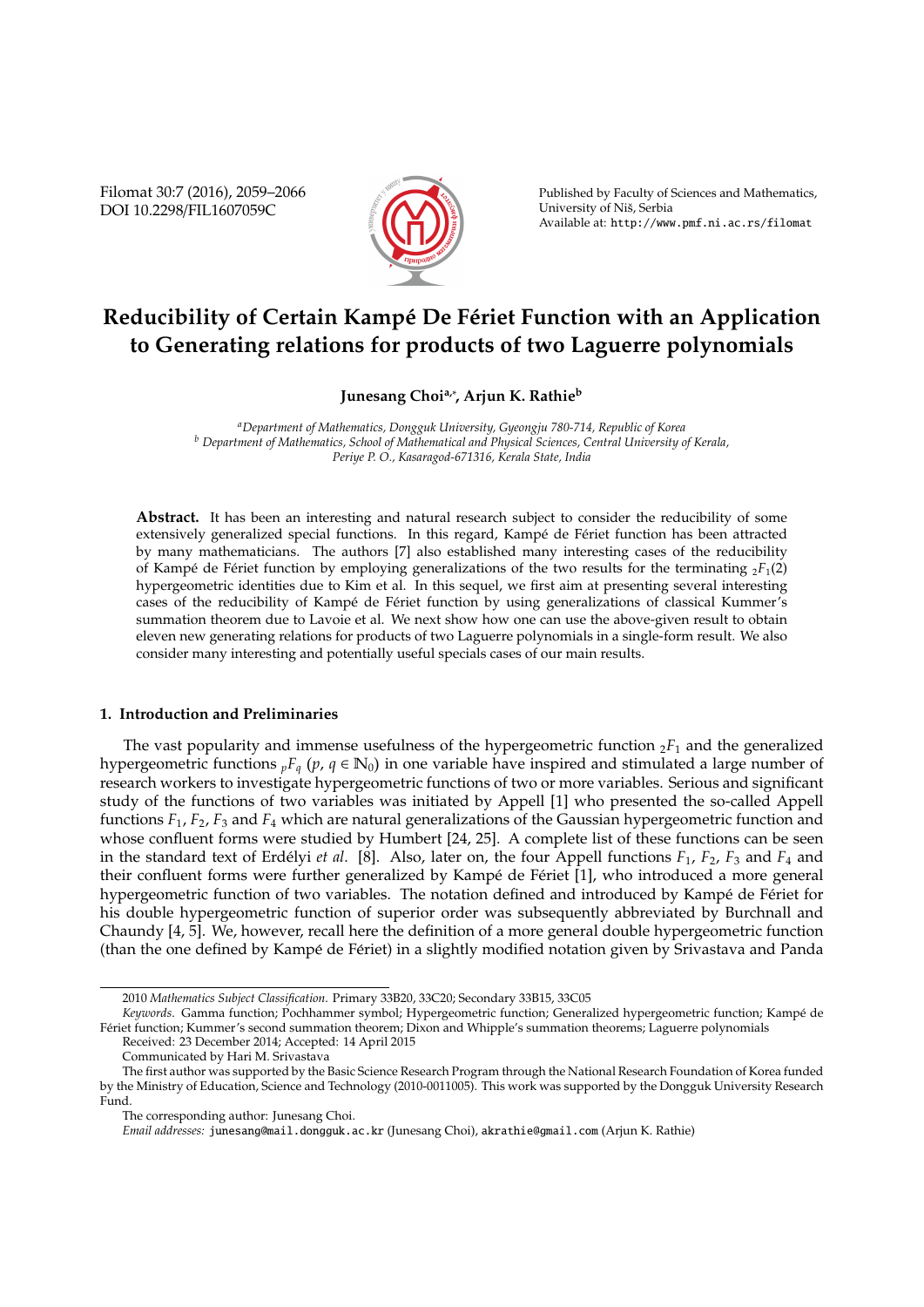[26, p. 423, Eq.(26)]. For this, let  $(h_H)$  denote the sequence of parameters  $(h_1, h_2, \ldots, h_H)$  and, for  $n \in \mathbb{N}_0$ , define the Pochhammer symbol

$$
((h_H))_n:=(h_1)_n\cdots(h_H)_n,
$$

where, when  $n = 0$ , the product is understood to reduce to unity. Therefore, the most convenient generalization of the Kampé de Fériet is defined as follows:

$$
F_{G:C;D}^{H:A;B}\left[\begin{array}{c} (h_{H}) : (a_{A}) ; (b_{B}); \\ (g_{G}) : (c_{C}) ; (d_{D}); \end{array} x, y \right]
$$
  
= 
$$
\sum_{m=0}^{\infty} \sum_{n=0}^{\infty} \frac{((h_{H}))_{m+n} ((a_{A}))_{m} ((b_{B}))_{n}}{((g_{G}))_{m+n} ((c_{C}))_{m} ((d_{D}))_{n}} \frac{x^{m}}{m!} \frac{y^{n}}{n!}.
$$
 (1)

The symbol (*h*) is a convenient contraction for the sequence of the parameters  $h_1$ ,  $h_2$ , ...,  $h_H$  and the Pochhammer symbol  $(h)_n$  is the same as defined (for  $\lambda \in \mathbb{C}$ ) by (see [23, p. 2 and p. 5]):

$$
(\lambda)_n := \begin{cases} 1 & (n = 0) \\ \lambda(\lambda + 1) \dots (\lambda + n - 1) & (n \in \mathbb{N}) \end{cases}
$$

$$
= \frac{\Gamma(\lambda + n)}{\Gamma(\lambda)} \quad (\lambda \in \mathbb{C} \setminus \mathbb{Z}_0^-)
$$
(2)

and  $\Gamma(\lambda)$  is the familiar Gamma function. For details about the convergence for this function, we refer to [24].

It has been an interesting and natural research subject to consider the reducibility of some extensively generalized special functions. In this regard, Kampé de Fériet function has been attracted by various authors [6, 7, 10–12, 15]. The authors [7] also established many interesting cases of the reducibility of Kampe de ´ Fériet function by employing generalizations of the two results for the terminating  ${}_{2}F_{1}(2)$  hypergeometric identities due to Kim *et al.* [14].

In [26], a list of several interesting reducibility of Kampé de Fériet function is recorded, one of which is given as follows:

$$
F_{G:1;1}^{D:0;0}\left[\begin{array}{c} (d) : \frac{\cdot}{\cdot} \cdot & \cdot \\ (g) : p : p : p : \end{array} \right] = {}_{2D}F_{2G+3}\left[\begin{array}{c} \left(\frac{1}{2}d\right), \left(\frac{1}{2}d\right) + \frac{1}{2}; \\ \left(\frac{1}{2}g\right), \left(\frac{1}{2}g\right) + \frac{1}{2}, p, \frac{1}{2}p + \frac{1}{2}; \end{array} - 4^{D-G-1}x^2\right].
$$
\n(3)

The result (3) is derived with the help of the following classical summation theorem due to Kummer (see, *e.g.*, [2, 3, 20, 22, 23]):

$$
{}_{2}F_{1}\left[\begin{array}{c}a, b; \\ 1+a-b; \end{array}-1\right] = \frac{\Gamma\left(1+\frac{1}{2}a\right)\Gamma\left(1+a-b\right)}{\Gamma\left(1+a\right)\Gamma\left(1+\frac{1}{2}a-b\right)}.\tag{4}
$$

Recently a good deal of progress has been made in generalizing and extending the classical summation theorems for the series  $_2F_1$  and  $_3F_2$  (see, *e.g.*, [13], [16] - [19], [21], [27]).

Motivated essentially by the result (3), we first give eleven identities in the form of a single result, which will be given in Theorem 1.

## 2. Reducibility of Kampé De Fériet Function

We establish a general formula for the reducibility of Kampé de Fériet function which is expressed in a single form containing eleven results asserted by the following theorem.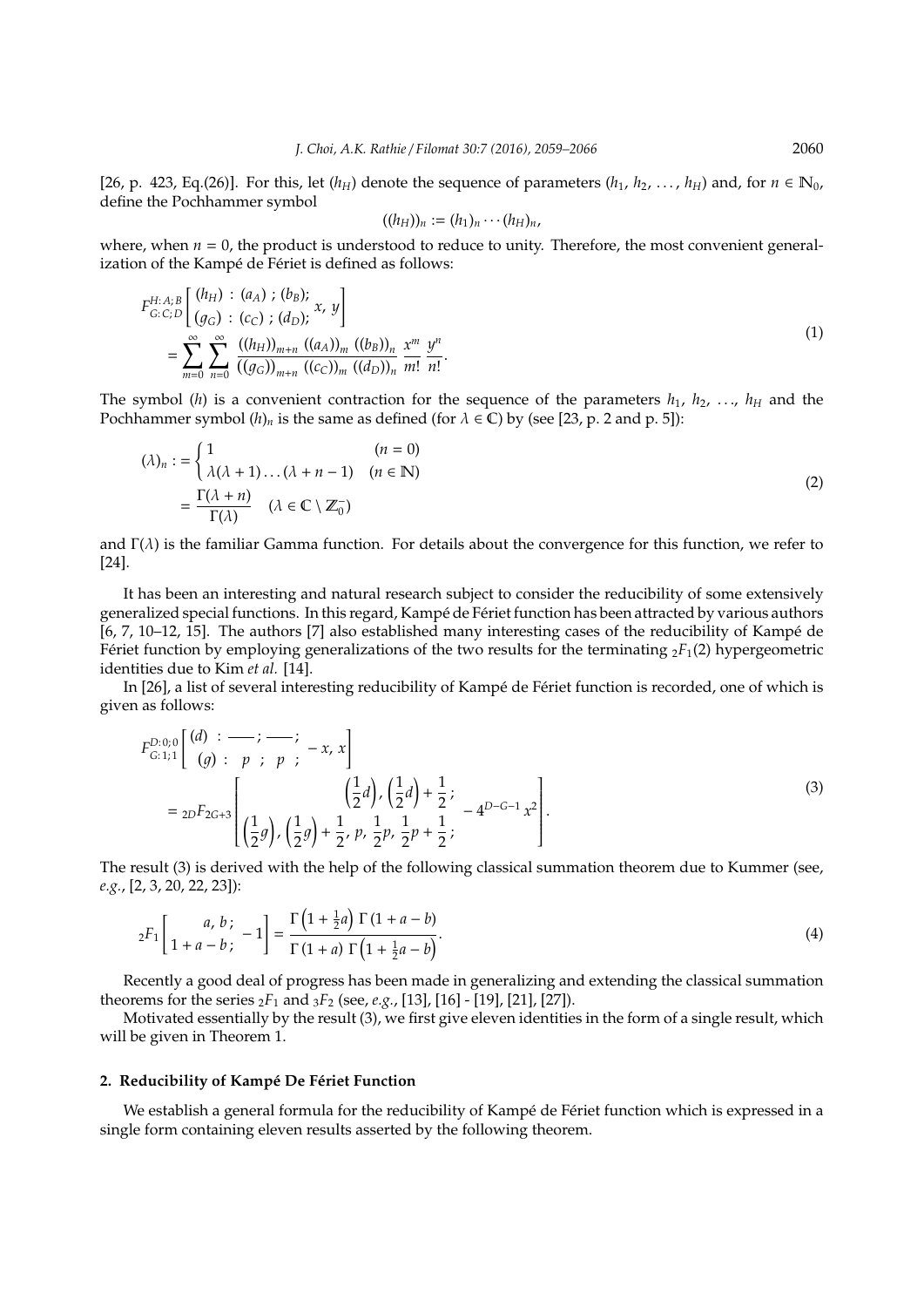**Theorem 1.** *The following reducibility of Kampé de Fériet function holds true:* 

$$
F_{G:1;1}^{D:0;0}\left[\begin{array}{c} (d) : \frac{\partial}{\partial p} : \frac{\partial}{\partial p} : -x, x \right] = \frac{\Gamma(\frac{1}{2}) \Gamma(p) \Gamma(p+i)}{\Gamma(p+\frac{1}{2}(i+|i|))} \\ \times \sum_{n=0}^{\infty} \frac{4^{n(D-G-1)} \left(-x^{2}\right)^{n} \left(\frac{1}{2}d\right)_{n} \left(\frac{1}{2}d\right) + \frac{1}{2} \right)_{n}}{\frac{1}{2}(i+|i|)_{n} \left(\frac{1}{2}p + \frac{1}{4}(i+|i|)\right)_{n} \left(\frac{1}{2}p + \frac{1}{4}(i+|i|)\right) + \frac{1}{2} \right)_{n}} \\ \times \left\{ \frac{\mathcal{H}'_{i} \left(\frac{1}{2} - \frac{1}{2}i + \left[\frac{1+i}{2}\right]_{n} \left(\frac{1}{2}p + \frac{1}{4}(i+|i|)\right)_{n} \left(\frac{1}{2}p + \frac{1}{4}(i+|i|)\right) + \frac{1}{2} \right)_{n}}{\Gamma(p+\frac{1}{2}i) \Gamma(\frac{1}{2}i + \frac{1}{2} - \left[\frac{1+i}{2}\right]_{n} \left(p + \frac{1}{2}i\right)_{n}} + \frac{\mathcal{B}'_{i} \left(1 - \frac{1}{2}i + \left[\frac{1}{2}\right]_{n} \left(\frac{1}{2}p + \frac{1}{2}i\right) + \frac{1}{2} \left(\frac{1}{2}p + \frac{1}{2}i\right) \right) \left(\frac{1}{2}p + \frac{1}{2}i - \frac{1}{2}i\right) \left(\frac{1}{2}p + \frac{1}{2}i - \frac{1}{2}i\right) \left(\frac{1}{2}p + \frac{1}{2}i\right) \left(\frac{1}{2}p + \frac{1}{2}i - \frac{1}{2}i\right) \left(\frac{1}{2}p + \frac{1}{2}i - \frac{1}{2}i\right) \left(\frac{1}{2}p + \frac{1}{2}i - \frac{1}{2}i\right) \left(\frac{1}{2}p + \frac{1}{2}i - \frac{1}{2}i\right) \left(\frac{1}{2}p + \frac
$$

*where i* = 0,  $\pm$ 1, ...,  $\pm$ 5. Here, as usual, [x] denotes the greatest integer less than or equal to  $x \in \mathbb{R}$  and its absolute *value is denoted by*  $|x|$ *. The coefficients*  $\mathcal{A}'_i$  *and*  $\mathcal{B}'_i$  *can be obtained from the Table of*  $\mathcal{A}_i$  *and*  $\mathcal{B}_i$  *by simply substituting a* and b with −2n and 1 − p − 2n, respectively, while the coefficients  $\mathcal{A}''_i$  and  $\mathcal{B}''_i$  can be obtained from the Table of  $\mathcal{A}_i$ *and* B*<sup>i</sup> by substituting a and b with* −2*n* − 1 *and* −*p* − 2*n, respectively.*

*Proof.* The proof of our first main result (5) is quite straight forward. So we give the outline of its proof. For this, denoting the left-hand side of (5) by  $S$  and expressing the Kampé de Fériet function in double series, we have

$$
S=\sum_{n=0}^{\infty}\sum_{m=0}^{\infty}\frac{((d))_{m+n}}{((g))_{m+n}}\frac{(-1)^{m}x^{m+n}}{(p+i)_{m}(p)_{n}m!n!}.
$$

Replacing *n* by *n* − *m*, using a well-known double series manipulation (see, *e.g.*, [20, p. 56]), using the elementary identities for Pochhammer's symbol (see, *e.g.*, [23, p. 5]), and expressing the inner sum as a <sub>2</sub>*F*<sub>1</sub>, we get

$$
S=\sum_{n=0}^{\infty}\frac{((d))_n}{((g))_n}\frac{x^n}{(p)_n n!}\,{}_2F_1\left[\begin{array}{cc} -n, & 1-p-n\\ & p+i\end{array}, -1\right].
$$

Separate the final summation into even and odd powers of  $x$ , and evaluate both  $_2F_1$  with the help of the following generalization of classical Kummer's summation theorem (4) due to Lavoie *et al*. [18]:

$$
{}_{2}F_{1}\left[\begin{array}{c} a, b; \\ 1+a-b+i; \end{array} -1\right] = \frac{2^{-a}\Gamma\left(\frac{1}{2}\right)\Gamma(1-b)\Gamma(1+a-b+i)}{\Gamma\left(1-b+\frac{1}{2}(i+|i|\right)} \times \left\{\frac{\mathcal{A}_{i}(a,b)}{\Gamma\left(\frac{1}{2}a+\frac{1}{2}i+\frac{1}{2}-\left[\frac{i+1}{2}\right]\right)\Gamma\left(1+\frac{1}{2}a-b+\frac{1}{2}i\right)} + \frac{\mathcal{B}_{i}(a,b)}{\Gamma\left(\frac{1}{2}a+\frac{1}{2}i-\left[\frac{i}{2}\right]\right)\Gamma\left(\frac{1}{2}+\frac{1}{2}a-b+\frac{1}{2}i\right)}\right\},\tag{6}
$$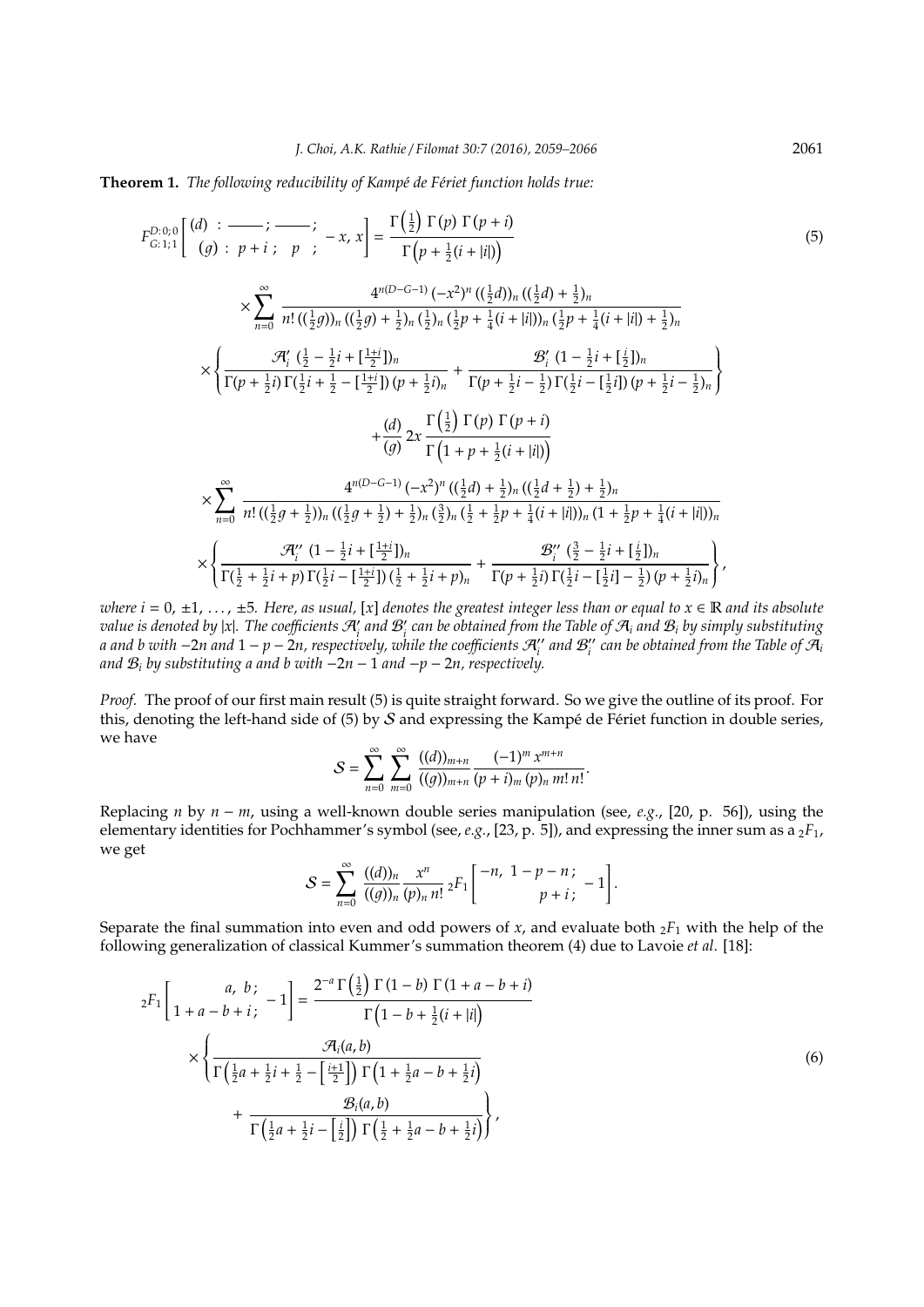| i        | $\mathcal{A}_i$                                                | $\mathcal{B}_i$                                                     |
|----------|----------------------------------------------------------------|---------------------------------------------------------------------|
| 5        | $-4(6+a-b)^2 + 2b(6+a-b)$<br>$+b^2$ + 22(6 + a - b) - 13b - 20 | $4(6 + a - b)^2 + 2b(6 + a - b)$<br>$-b^2$ – 34(6 + a – b) – b + 62 |
| 4        | $2(a-b+3)(1+a-b) - (b-1)(b-4)$                                 | $-4(a - b + 2)$                                                     |
| 3        | $3h - 2a - 5$                                                  | $2a - b + 1$                                                        |
| 2        | $1+a-b$                                                        | $-2$                                                                |
| 1        | $-1$                                                           | 1                                                                   |
| $\Omega$ | 1                                                              | $\Omega$                                                            |
| $-1$     | 1                                                              | 1                                                                   |
| $-2$     | $a-b-1$                                                        | $\overline{2}$                                                      |
| $-3$     | $2a - 3b - 4$                                                  | $2a - b - 2$                                                        |
| $-4$     | $2(a - b - 3)(a - b - 1) - b(b + 3)$                           | $4(a - b - 2)$                                                      |
| $-5$     | $4(a - b - 4)^2 - 2b(a - b - 4)$<br>$-b^2 + 8(a - b - 4) - 7b$ | $4(a - b - 4)^2 + 2b(a - b - 4)$<br>$-b^2+16(a-b-4)-b+12$           |

Table 1: Table for  $\mathcal{A}_i$  and  $\mathcal{B}_i$ 

where  $i = 0, \pm 1, \ldots, \pm 5$ . Here, as usual, [*x*] denotes the greatest integer less than or equal to  $x \in \mathbb{R}$  and its absolute value is denoted by |x|. The coefficients  $\mathcal{A}_i(a,b) := \mathcal{A}_i$  and  $\mathcal{B}_i(a,b) := \mathcal{B}_i$  are given in the following table.

After some algebra, we arrive at the right-hand side of our general formula (5). This completes the proof of  $(5)$ .  $\Box$ 

## **3. Special Cases and Applications**

In this section, first we consider a few special cases of (5) and next we give an interesting application of the results in Theorem 1. For this, the special case of  $(5)$  when  $i = 0$  is easily seen to yield  $(3)$ . The special cases of (5) when  $i = \pm 1$  are given as follows:

$$
F_{G:1;1}^{D:0;0} \begin{bmatrix} (d) : & - & ; & - & ; \\ (g) : p + 1 ; p : & -x, x \end{bmatrix}
$$
  
=  $_{2D}F_{2G+3} \begin{bmatrix} \frac{1}{2}d \end{bmatrix}, \left(\frac{1}{2}d\right) + \frac{1}{2};$   

$$
\begin{bmatrix} \frac{1}{2}d \end{bmatrix}, \left(\frac{1}{2}d\right) + \frac{1}{2};
$$
  

$$
\begin{bmatrix} p \end{bmatrix}
$$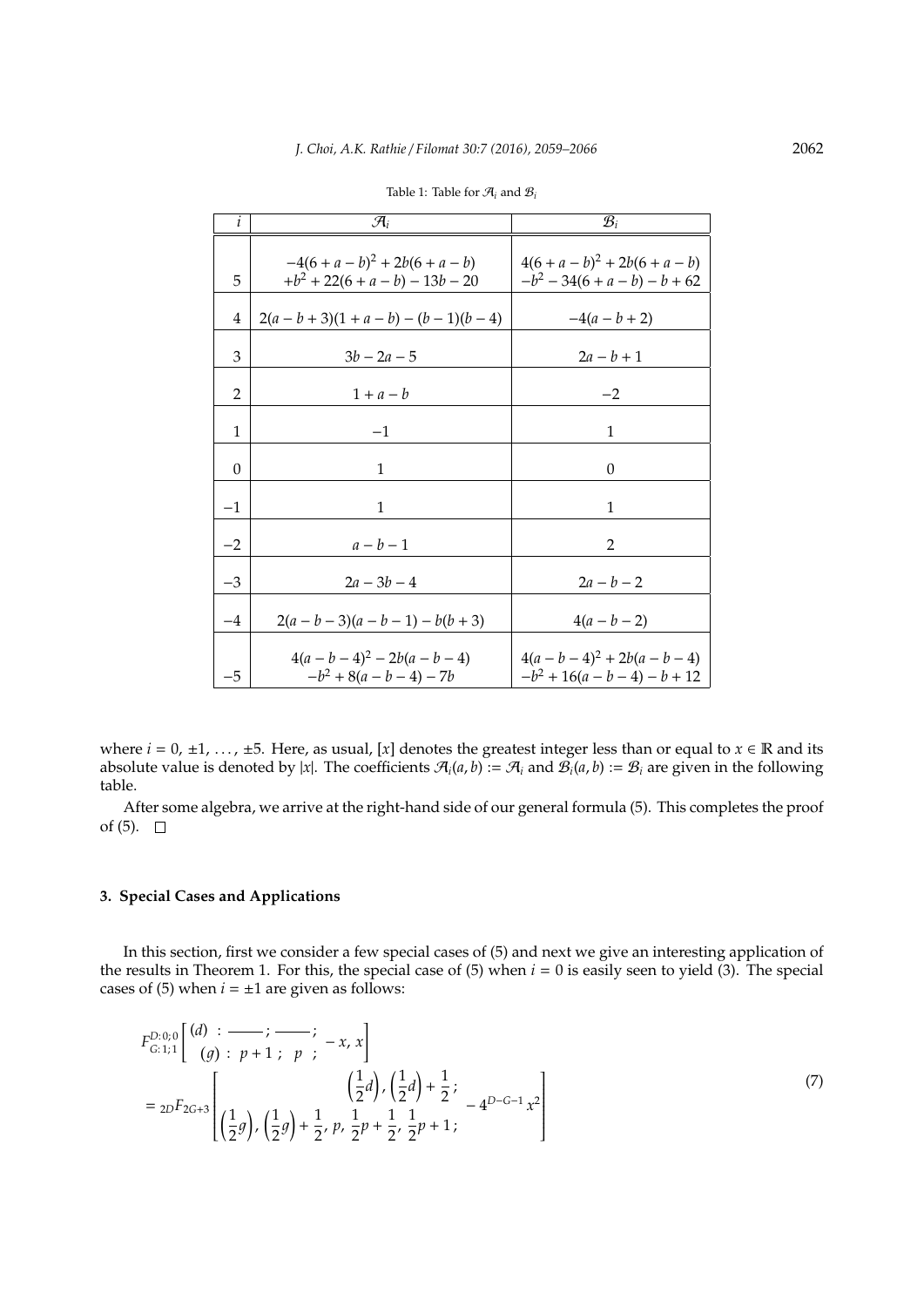*J. Choi, A.K. Rathie* / *Filomat 30:7 (2016), 2059–2066* 2063

$$
+\frac{(d)}{(g)}\frac{x}{p(p+1)}
$$
\n
$$
\times 2D F_{2G+3}\left[\left(\frac{1}{2}g\right) + \frac{1}{2}, \left(\frac{1}{2}d\right) + \frac{1}{2}, \left(\frac{1}{2}d + \frac{1}{2}\right) + \frac{1}{2};
$$
\n
$$
\times 2D F_{2G+3}\left[\left(\frac{1}{2}g\right) + \frac{1}{2}, \left(\frac{1}{2}g + \frac{1}{2}\right) + \frac{1}{2}, p+1, \frac{1}{2}p+1, \frac{1}{2}p+\frac{3}{2}; -4^{D-G-1}x^2\right]
$$

and

$$
F_{G:1;1}^{D:0;0}\left[\begin{array}{c} (d) : \overrightarrow{p-1} : p : -x, x \end{array}\right]
$$
\n
$$
= {}_{2D}F_{2G+3}\left[\begin{array}{c} \left(\frac{1}{2}d\right), \left(\frac{1}{2}d\right) + \frac{1}{2}; \\ \left(\frac{1}{2}g\right), \left(\frac{1}{2}g\right) + \frac{1}{2}, p - 1, \frac{1}{2}p, \frac{1}{2}p + \frac{1}{2}; \end{array}\right]
$$
\n
$$
- \frac{(d)}{(g)} \frac{x}{p(p-1)}
$$
\n
$$
\times {}_{2D}F_{2G+3}\left[\begin{array}{c} \left(\frac{1}{2}d + \frac{1}{2}\right), \left(\frac{1}{2}d + \frac{1}{2}\right) + \frac{1}{2}; \\ \left(\frac{1}{2}g + \frac{1}{2}\right), \left(\frac{1}{2}g + \frac{1}{2}\right) + \frac{1}{2}, p, \frac{1}{2}p + \frac{1}{2}; \frac{1}{2}p + 1; \end{array}\right].
$$
\n(8)

Next we apply the result (5) to give generating relations for products of two Laguerre polynomials. The Laguerre polynomials are defined by (see [8])

$$
L_n^{(a)}(x) = \frac{(a)_n}{n!} {}_1F_1\left[\begin{array}{c} -n \\ a+1 \end{array}; x\right].
$$
 (9)

In a two-dimensional extension of a very general series transform due to Bailey [22], Exton [9] deduced the following interesting double generating relation for a product of two Laguerre polynomials:

$$
\sum_{m=0}^{\infty} \sum_{n=0}^{\infty} \frac{((d))_{m+n} (-1)^n x^{m+n}}{((g))_{m+n} (p')_m (p)_n} L_m^{(p'-1)}(y) L_n^{(p-1)}(t)
$$
\n
$$
= F_{G:1;1}^{D:0;0} \left[ \begin{array}{ccc} (d) : & \overline{\phantom{0}} & \overline{\phantom{0}} \\ (g) : & p' & \overline{\phantom{0}} & \overline{\phantom{0}} \\ \end{array} \right] \tag{10}
$$

and deduced several interesting special cases including the following result:

$$
\sum_{m=0}^{\infty} \sum_{n=0}^{\infty} \frac{((d))_{m+n} (-1)^n x^{m+n}}{((g))_{m+n} (p')_m (p)_n} L_m^{(p'-1)}(y) L_n^{(p-1)}(y)
$$
\n
$$
=_{D+2} F_{G+3} \left[ \frac{(d) \cdot \frac{1}{2} (p' + p - 1) \cdot \frac{1}{2} (p' + p) \cdot (-4xy)}{(g) \cdot p' \cdot p, p' + p - 1} \right]. \tag{11}
$$

Here, by using (10) and (5), we establish a general generating relation which includes eleven identities for product of two Laguerre polynomials asserted by the following theorem.

**Theorem 2.** *The following generating function holds true:*

$$
\sum_{m=0}^{\infty} \sum_{n=0}^{\infty} \frac{((d))_{m+n} (-1)^n x^{m+n}}{((g))_{m+n} (p+i_m (p)_n} L_m^{(p+i-1)}(y) L_n^{(p-1)}(y) = \frac{\Gamma(\frac{1}{2}) \Gamma(p) \Gamma(p+i)}{\Gamma(p+\frac{1}{2}(i+|i|))}
$$
(12)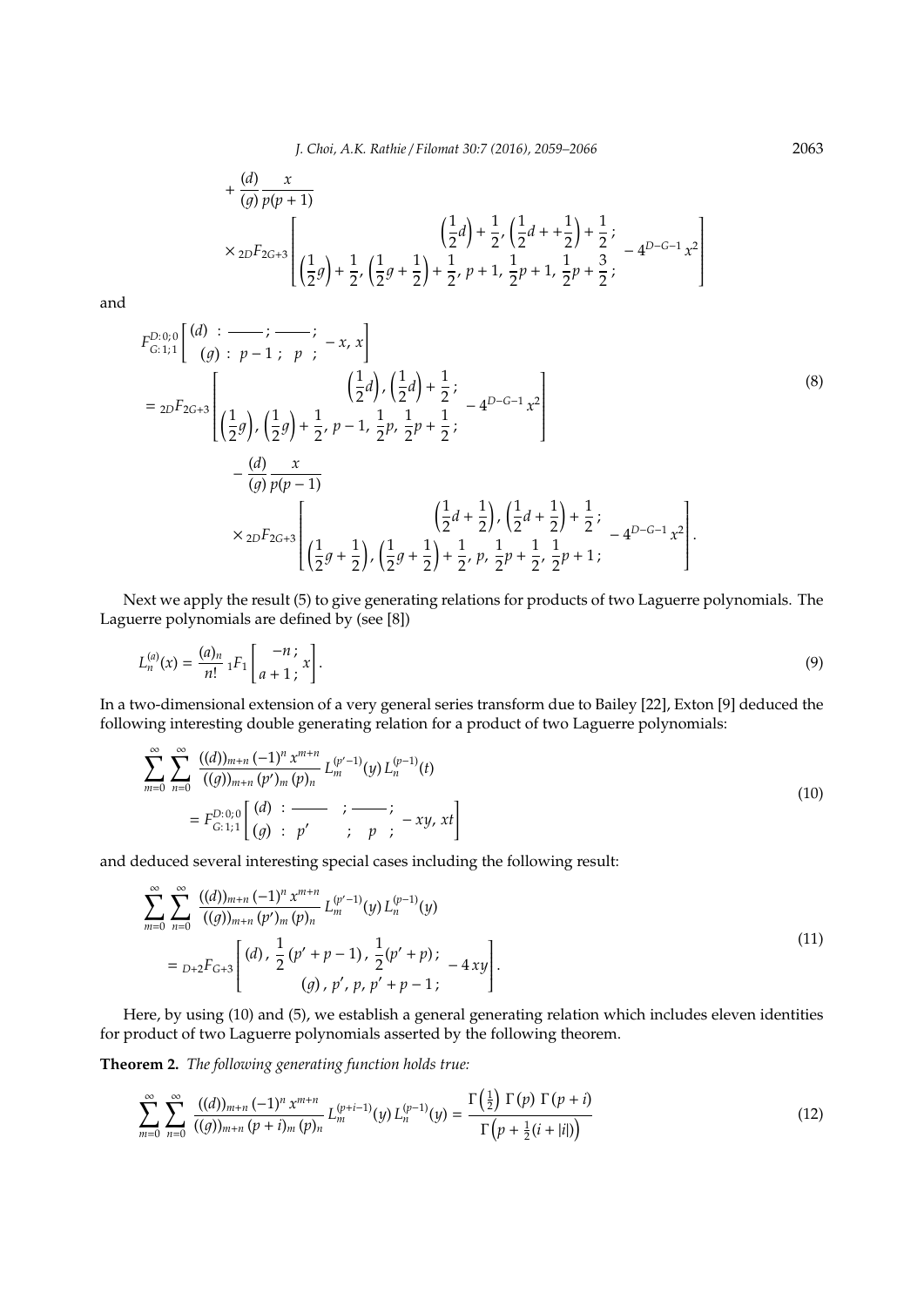*J. Choi, A.K. Rathie* / *Filomat 30:7 (2016), 2059–2066* 2064

$$
\times \sum_{n=0}^{\infty} \frac{4^{n(D-G-1)} (-x^2 y^2)^n ((\frac{1}{2}d))_n ((\frac{1}{2}d) + \frac{1}{2})_n}{n! ((\frac{1}{2}g))_n ((\frac{1}{2}g) + \frac{1}{2})_n (\frac{1}{2})_n (\frac{1}{2}p + \frac{1}{4}(i + |i|))_n (\frac{1}{2}p + \frac{1}{4}(i + |i|) + \frac{1}{2})_n}
$$
\n
$$
\times \left\{ \frac{\mathcal{A}'_i (\frac{1}{2} - \frac{1}{2}i + [\frac{1+i}{2}])_n}{\Gamma(p + \frac{1}{2}i) \Gamma(\frac{1}{2}i + \frac{1}{2} - [\frac{1+i}{2}]) (p + \frac{1}{2}i)_n} + \frac{\mathcal{B}'_i (1 - \frac{1}{2}i + [\frac{i}{2}])_n}{\Gamma(p + \frac{1}{2}i - \frac{1}{2}) \Gamma(\frac{1}{2}i - [\frac{1}{2}i]) (p + \frac{1}{2}i - \frac{1}{2})_n} \right\} + \frac{(d)}{(g)} 2xy \frac{\Gamma(\frac{1}{2}) \Gamma(p) \Gamma(p + i)}{\Gamma(1 + p + \frac{1}{2}(i + |i|))} + \frac{(d)}{(g)} 2xy \frac{\Gamma(\frac{1}{2}) \Gamma(p) \Gamma(p + i)}{\Gamma(1 + p + \frac{1}{2}(i + |i|))}
$$
\n
$$
\times \sum_{n=0}^{\infty} \frac{4^{n(D-G-1)} (-x^2 y^2)^n ((\frac{1}{2}d) + \frac{1}{2})_n ((\frac{1}{2}d + \frac{1}{2}) + \frac{1}{2})_n}{n! ((\frac{1}{2}g + \frac{1}{2}))_n ((\frac{1}{2}g + \frac{1}{2}) + \frac{1}{2})_n (\frac{3}{2})_n (\frac{1}{2} + \frac{1}{2}p + \frac{1}{4}(i + |i|))_n (1 + \frac{1}{2}p + \frac{1}{4}(i + |i|))_n}
$$
\n
$$
\times \left\{ \frac{\mathcal{A}''_i (1 - \frac{1}{2}i + [\frac{1+i}{2}])_n}{\Gamma(\frac{1}{2} + \frac{1}{2}i + p) \
$$

where  $i = 0, \pm 1, \ldots, \pm 5$ , the coefficients  $\mathcal{A}_i$ ,  $\mathcal{B}_i$ ,  $\mathcal{A}'_i$ ,  $\mathcal{B}'_i$ ,  $\mathcal{A}''_i$ ,  $\mathcal{B}''_i$ , and other notations are same as in (5).

*Proof.* We can derive our generating relation in a straightforward way. Indeed, if we set  $t = y$  and  $p' = p + i$ in (10), then, for  $i = 0, \pm 1, \ldots, \pm 5$ , we obtain

$$
\sum_{m=0}^{\infty} \sum_{n=0}^{\infty} \frac{((d))_{m+n} (-1)^n x^{m+n}}{((g))_{m+n} (p+i)_m (p)_n} L_m^{(p+i-1)}(y) L_n^{(p-1)}(y)
$$
\n
$$
= F_{G:1;1}^{D:0;0} \left[ \begin{array}{ccc} (d) : & \overline{\phantom{0}} & \overline{\phantom{0}} \\ (g) : & p+i \end{array} \right] \cdot \frac{(-1)^n x^{m+n}}{p} \cdot \frac{1}{p} \cdot \frac{1}{p} \cdot \frac{1}{p} \cdot \frac{1}{p} \cdot \frac{1}{p} \cdot \frac{1}{p} \cdot \frac{1}{p} \cdot \frac{1}{p} \cdot \frac{1}{p} \cdot \frac{1}{p} \cdot \frac{1}{p} \cdot \frac{1}{p} \cdot \frac{1}{p} \cdot \frac{1}{p} \cdot \frac{1}{p} \cdot \frac{1}{p} \cdot \frac{1}{p} \cdot \frac{1}{p} \cdot \frac{1}{p} \cdot \frac{1}{p} \cdot \frac{1}{p} \cdot \frac{1}{p} \cdot \frac{1}{p} \cdot \frac{1}{p} \cdot \frac{1}{p} \cdot \frac{1}{p} \cdot \frac{1}{p} \cdot \frac{1}{p} \cdot \frac{1}{p} \cdot \frac{1}{p} \cdot \frac{1}{p} \cdot \frac{1}{p} \cdot \frac{1}{p} \cdot \frac{1}{p} \cdot \frac{1}{p} \cdot \frac{1}{p} \cdot \frac{1}{p} \cdot \frac{1}{p} \cdot \frac{1}{p} \cdot \frac{1}{p} \cdot \frac{1}{p} \cdot \frac{1}{p} \cdot \frac{1}{p} \cdot \frac{1}{p} \cdot \frac{1}{p} \cdot \frac{1}{p} \cdot \frac{1}{p} \cdot \frac{1}{p} \cdot \frac{1}{p} \cdot \frac{1}{p} \cdot \frac{1}{p} \cdot \frac{1}{p} \cdot \frac{1}{p} \cdot \frac{1}{p} \cdot \frac{1}{p} \cdot \frac{1}{p} \cdot \frac{1}{p} \cdot \frac{1}{p} \cdot \frac{1}{p} \cdot \frac{1}{p} \cdot \frac{1}{p} \cdot \frac{1}{p} \cdot \frac{1}{p} \cdot \frac{1}{p} \cdot
$$

Replacing *x* by *xy* in (5) and applying the resulting identity to (13), we get our desired generating relation (12). This completes the proof of (12).  $\Box$ 

We also consider some interesting special cases of Theorem 2. The special case of (12) when *i* = 0 gives the following result:

$$
\sum_{m=0}^{\infty} \sum_{n=0}^{\infty} \frac{((d))_{m+n} (-1)^n x^{m+n}}{((g))_{m+n} (p)_m (p)_n} L_m^{(p-1)}(y) L_n^{(p-1)}(y)
$$
\n
$$
= {}_{2D}F_{2G+3}\left[ \left(\frac{1}{2}g\right), \left(\frac{1}{2}g + \frac{1}{2}\right), p, \frac{1}{2}p, \frac{1}{2}p + \frac{1}{2}; -4^{D-G-1} x^2 y^2 \right],
$$
\n(14)

which is a known result due to Exton [9]. Further, in (14), if we set

- (i)  $D = 1$  and  $G = 0$ ;
- (ii)  $D = 2$ ,  $G = 0$ ,  $d_1 = p$  and  $d_2 = 2p$ ;
- (iii)  $D = 2$ ,  $G = 0$ ,  $d_1 = p$  and  $d_2 = 2p 1$ ,

we, respectively, obtain the following results:

$$
\sum_{m=0}^{\infty} \sum_{n=0}^{\infty} \frac{(p)_{m+n} (-1)^n x^{m+n}}{(p)_m (p)_n} L_m^{(p-1)}(y) L_n^{(p-1)}(y)
$$
  
=  ${}_0F_1 \left[ \begin{matrix} -; \\ p; \end{matrix} - x^2 y^2 \right] = \Gamma(p) (xy)^{1-p} J_{p-1}(2xy),$  (15)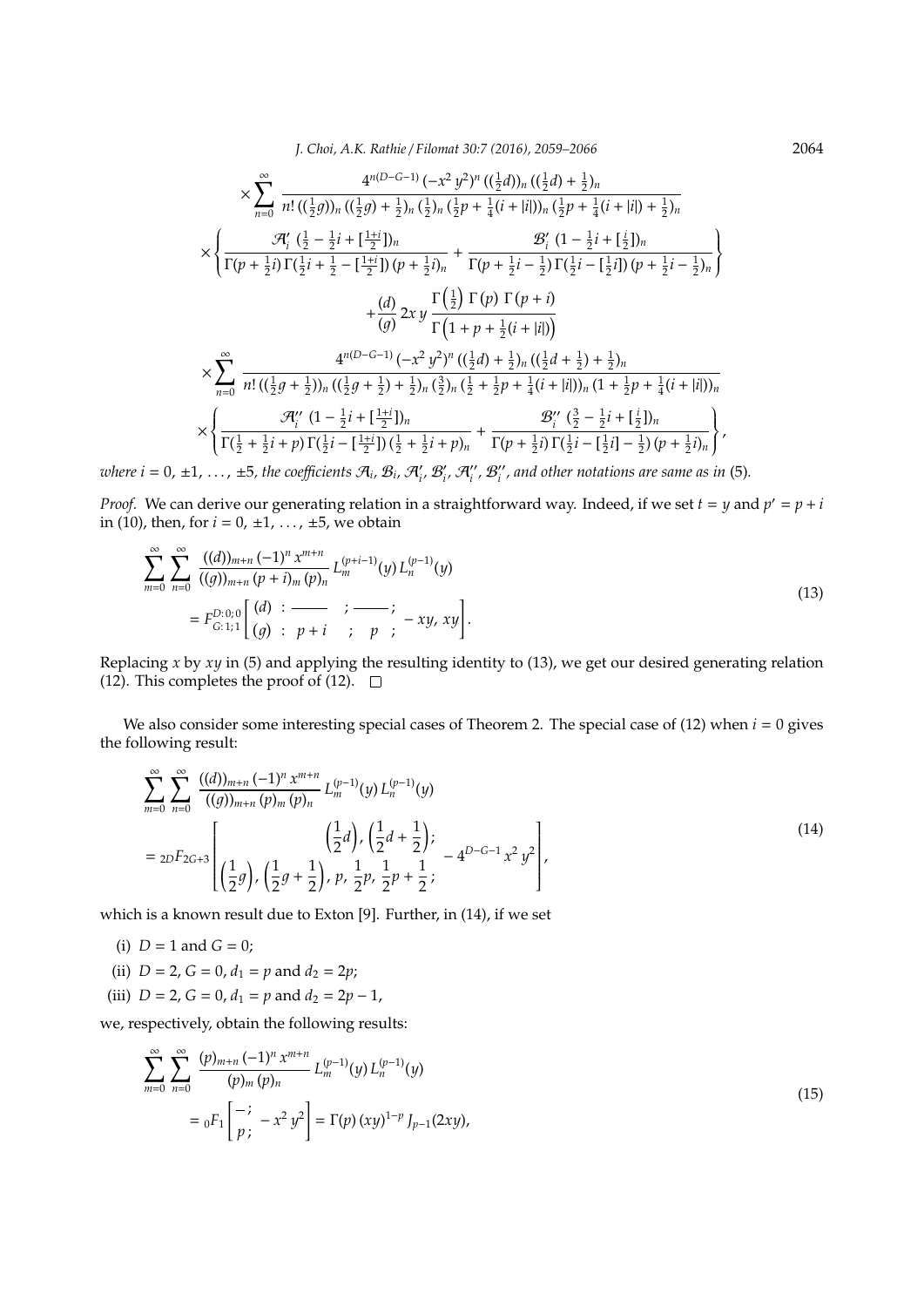where  $J_{\nu}(z)$  is the Bessel function of the first kind having the following connection with  $_0F_1(\cdot)$  (see, *e.g.*, [3, p. 675]):

$$
{}_{0}F_{1}\left[\frac{-}{\nu+1};\ -\frac{z^{2}}{4}\right] = \Gamma(\nu+1)\left(\frac{z}{2}\right)^{-\nu}J_{\nu}(z);
$$
\n(16)

$$
\sum_{m=0}^{\infty} \sum_{n=0}^{\infty} \frac{(p)_{m+n} (2p)_{m+n} (-1)^n x^{m+n}}{(p)_m (p)_n} L_m^{(p-1)}(y) L_n^{(p-1)}(y)
$$
  
=  ${}_1F_0 \left[ \begin{array}{c} p + \frac{1}{2} \\ -1 \end{array} ; -4x^2 y^2 \right] = \left( 1 + 4x^2 y^2 \right)^{-p - \frac{1}{2}} ;$  (17)

$$
\sum_{m=0}^{\infty} \sum_{n=0}^{\infty} \frac{(p)_{m+n} (2p-1)_{m+n} (-1)^n x^{m+n}}{(p)_m (p)_n} L_m^{(p-1)}(y) L_n^{(p-1)}(y)
$$
  
=  ${}_1F_0 \left[ P - \frac{1}{2} \right] - 4x^2 y^2 = \left(1 + 4x^2 y^2\right)^{-p+\frac{1}{2}}.$  (18)

It is noted that the results (15) to (18) were derived by Exton [9] but the identity (18) is a corrected form. Similarly, many other interesting results can be obtained.

#### **Acknowledgement**

The authors should express their deep gratitude for the Lead Guest Editor's and the reviewer(s)'s critical, kind, and enduring guidance to clarify and improve this paper.

## **References**

- [1] P. Appell and J. Kampé de Fériet, Fonctions Hypergeometriques et Hyperspheriques; Polynomes d'Hermite, Gauthier Villars, Paris, 1926.
- [2] W. N. Bailey, *Generalized Hypergeometric Series*, Stechert Hafner, New York, 1964.
- [3] Yu. A. Brychkov, Handbook of Special Functions, Derivatives, Integrals, Series and Other Formulas, CRC Press, Taylor & Fancis Group, Boca Raton, London, New York, 2008.
- [4] J. L. Burchnall and T. W. Chaundy, Expansions of Appell's double hypergeometric functions, *Quart. J. Math.* (Oxford ser.) **11** (1940), 249–270.
- [5] J. L. Burchnall and T. W. Chaundy, Expansions of Appell's double hypergeometric functions (II), *Quart. J. Math.* (Oxford ser.) **12** (1941), 112–128.
- [6] R. G. Buschman and H. M. Srivastava, Some identities and reducibility of Kampé de Fériet functions, Math. Proc. Cambridge *Philos. Soc.* **91** (1982), 435–440.
- [7] J. Choi and A. K. Rathie, On the reducibility of Kampé De Fériet function, Preprint (2014).
- [8] A. Erdélyi, W. Magnus, F. Oberhettinger and F. G. Tricomi, Higher Transcendental Functions, Vol. I, McGraw-Hill Book Company, New York, Toronto and London, 1953.
- [9] H. Exton, New generating relations for products of two Laguerre polynomials, *Indian J. Pure Appl. Math.* **24**(6) (1993), 401–408.
- [10] H. Exton, On the reducibility of the Kampé de Fériet function, J. Comput. Appl. Math. 83 (1997), 119-121. [11] P. W. Karlsson, Some reduction formulae for power series and Kampé de Fériet function, Proc. A. Kon, Nederl. Akad. Weten. 87
- (1984), 31–36.
- [12] Y. S. Kim, On certain reducibility of Kampé de Fériet function, *Honam Math. J.* **31**(2) (2009), 167-176.
- [13] Y. S. Kim, M. A. Rakha, and A. K. Rathie, Extensions of certain classical summation theorems for the series  ${}_2F_1$  and  ${}_3F_2$  with applications in Ramanujan's summations, *Int. J. Math. Math. Sci.* (2010), ID-309503, 26 pages.
- [14] Y. S. Kim and A. K. Rathie, Applications of generalized Kummer's summation theorem, *Bull. Korean Math. Soc.* **46**(6) (2009), 1201–1211.
- [15] E. D. Krupnikov, A Register of Computer-Oriented Reduction Identities for the Kampé de Fériet function, Novosibirsk, Russia, 1996.
- [16] J. L. Lavoie, F. Grondin, and A. K. Rathie, Generalizations of Watson's theorem on the sum of a <sup>3</sup>*F*2, *Indian J. Math.* **34**(2) (1992), 23–32.